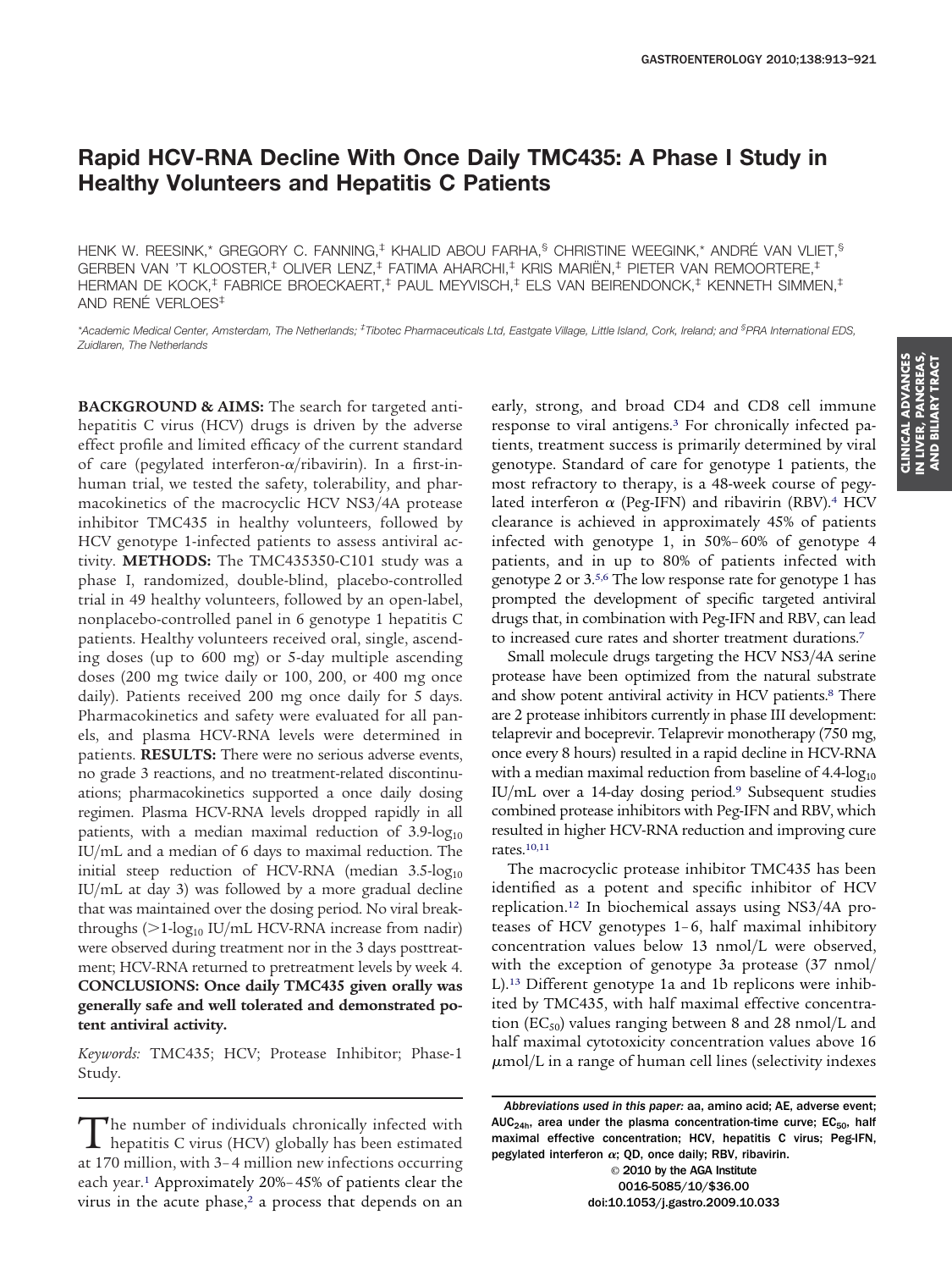<span id="page-1-0"></span>above 2000). Addition of human serum or serum components in the replicon assay increased  $EC_{50}$  values less than 2-fold, suggesting a limited effect of functional protein binding on TMC435 activity. In replicon cells, TMC435 was synergistic with IFN and an HCV NS5B polymerase inhibitor and additive with RBV. In rats, the compound was extensively distributed to the liver and intestinal tract, and the absolute bioavailability was 44% after a single oral administration. Compound concentrations detected in both plasma and liver at 8 hours postdosing in rats were above the  $EC_{99}$  value measured in the replicon assay and around the  $EC_{50}$  value at 24 hours, suggesting feasibility of once daily (QD) dosing[.14](#page-8-0)

The TMC435350-C101 study described here was designed to investigate the safety, tolerability, and pharmacokinetic profile of TMC435 in single and multiple ascending doses in healthy volunteers. These results supported the inclusion of a separate panel enrolling 6 chronic hepatitis C patients with genotype 1 who had failed previous IFN-based treatment regimens. A potent antiviral activity was observed in all patients with a QD schedule for 5 days.

## **Materials and Methods**

## *TMC435350-C101 Study Design*

This trial was a randomized, double-blind, placebocontrolled trial to determine the safety, tolerability, and pharmacokinetics of TMC435 after single and multiple oral intakes in 49 healthy non-HCV-infected subjects, followed by an open-label, repeated dosing session in 6 chronic hepatitis C patients with genotype 1 (nonplacebo controlled) (Figure 1).

The trial was conducted from January 23, 2007, until September 4, 2007, at PRA International EDS (Zuidlaren, The Netherlands) and Academic Medical Center, Department of Gastroenterology and Hepatology (Amsterdam, The Netherlands). Study details were made available beforehand on the [ClinTrials.gov](http://ClinTrials.gov) Web site. The study was performed in accordance with the principles of Good Clinical Practice as outlined in 21 CFR Parts 50, 56, and 312; the Declaration of Helsinki and its subsequent revisions; and the European Union (EU) Clinical Trials Directive. Prior to study initiation, the final protocol and amendments were reviewed and approved by independent ethics committees and the Regulatory Authority in The Netherlands. All subjects provided written informed consent before participating in any study-related activity. Candidates were informed about the nature and purpose of the trial, participation and termination conditions, and risks and benefits. The study was conducted as an inpatient study, with all subjects admitted to the clinical facility 2 days prior to the first dose and discharged 72 hours after the last dose of test drug.

The single dose escalation part of the trial was designed with 6 dose groups and included 2 panels of 9 healthy non-HCV-infected subjects. In each dose group, 6 subjects received active treatment and 3 received placebo after a standardized breakfast. The doses of the test compound were consecutively escalated, following interim data reviews for safety, tolerability, and pharmacokinetics. A washout period of at least 10 days was respected between consecutive TMC435 or placebo doses within each panel. The effect of food or fasting was studied on exposure of a 200-mg QD dose. Single doses up to 600 mg were found to be generally safe and well tolerated. However, data will not be presented in detail here.

Subsequently, safety, tolerability, and pharmacokinetic profiles were studied in healthy non-HCV-infected subjects during 5-day oral multiple ascending doses (200 mg twice daily or 100, 200, or 400 mg QD) in different cohorts of 6 TMC435  $+$  3 placebo subjects. These re-



**Figure 1.** Design of the TMC435350-C101 trial.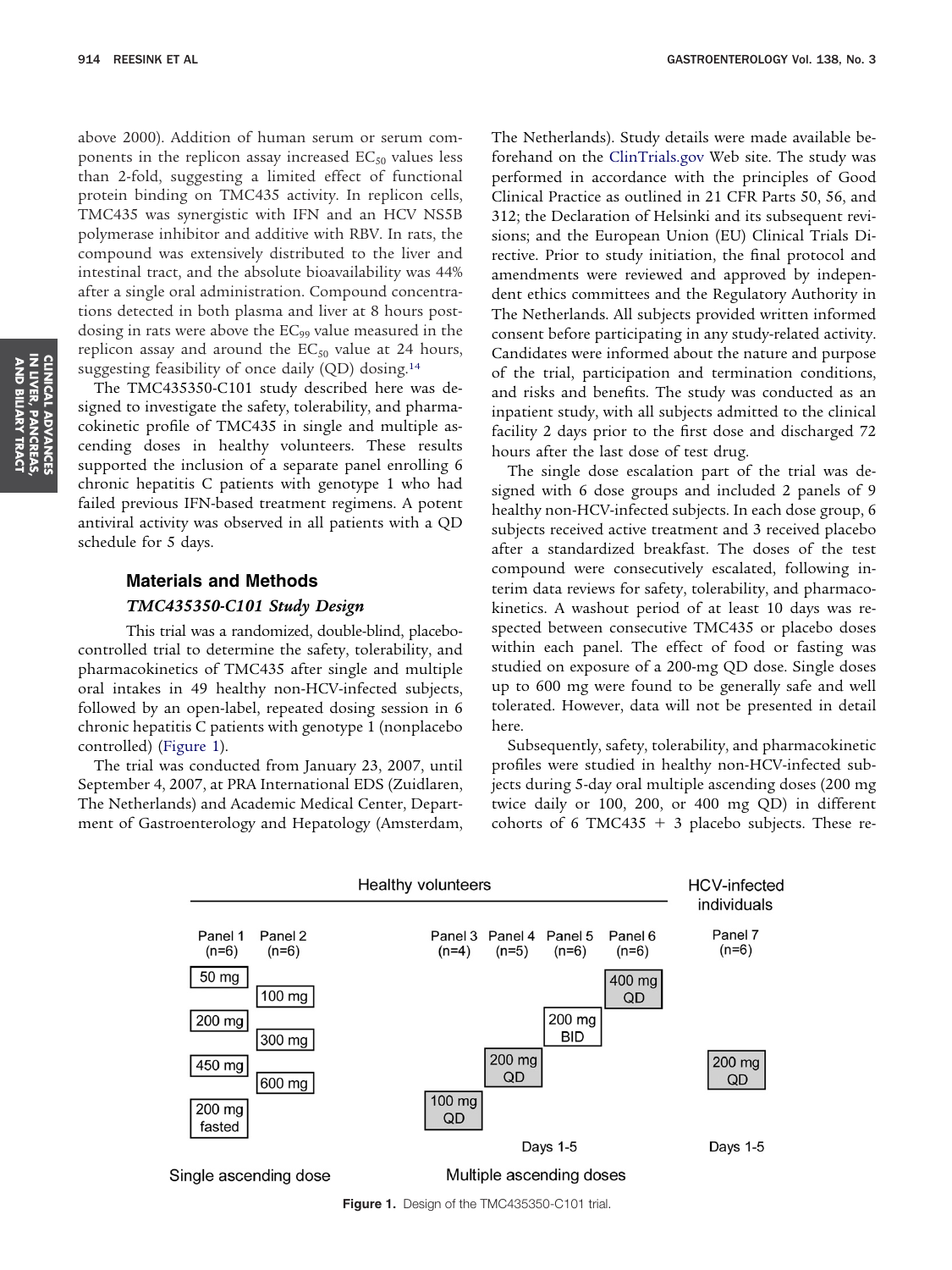<span id="page-2-0"></span>peated doses were found to be generally safe and well tolerated.

Thereafter, an open-label panel including chronic hepatitis C patients with genotype 1 was added. A 200-mg, QD regimen was selected, which was shown to be safe in healthy subjects when administered for 5 days. In addition to drug safety and pharmacokinetic parameters, HCV-RNA levels were determined in plasma and followed up to 30 –35 days after the last drug intake.

## *Inclusion Criteria of Healthy Volunteers and Hepatitis C Patients*

Forty-nine healthy non-HCV-infected subjects were selected and divided into 6 panels of 6 to 9 subjects each. Six hepatitis C patients infected with genotype 1 virus were assigned to panel 7 (Table 1).

Volunteers were determined healthy on the basis of a medical evaluation that included a physical examination, medical history, electrocardiogram, transcutaneous echocardiogram (multiple dose panels only), blood biochemistry, blood coagulation, hematology tests, urinalysis, and an HCV/human immunodeficiency virus serology test carried out at screening.

Chronic hepatitis C patients should be nonresponders or relapsers to previous IFN-based therapy and needed plasma HCV-RNA levels of at least 50,000 IU/mL at screening. Patients with compensated cirrhosis were also allowed to participate.

### *TMC435 Administration*

TMC435 and placebo were manufactured and provided under the responsibility of Tibotec Pharmaceuticals Ltd (Eastgate Village, Ireland). TMC435 was formulated as an oral solution containing (100 mg/mL) in polyethylene glycol 400 (PEG400), sodium hydroxide, and hydrochloric acid. The placebo treatment consisted of the oral vehicle solution PEG400. TMC435 or placebo was dosed after a standardized meal and completed by drinking a glass of water.

### *Safety Assessments*

Safety was closely monitored throughout and up to 1 month after dosing. Safety parameters included physical examination, vital signs, laboratory parameters (routine hematology, biochemistry, urinalysis), cardiovascular safety, and adverse events (AEs) monitoring. Safety and tolerability were evaluated continuously and documented. Interim pharmacokinetic data were evaluated 24 hours after the last dose of each multiple dosing regimen. Dose escalation was continued only if the previous dose was found to be safe and tolerated by study participants and approved by the medical ethics committee.

### *Pharmacokinetic Assessments of TMC435*

To evaluate the plasma pharmacokinetics of TMC435, multiple blood samples were taken on days 1 and 5, with a follow-up of 72 hours after the last dose. Additional sampling was performed prior to dosing on days 2, 3, and 4. Following a selective plasma sample cleanup, plasma concentrations of TMC435 were determined using a validated liquid chromatography mass spectrometry/mass spectrometry method, with a lower limit of quantification of 2.00 ng/mL.

### *Antiviral Assessments*

Plasma HCV-RNA levels were determined using the Roche Cobas Taqman HCV/HPS assay v2.0 (Roche Molecular Diagnostics, Basel, Switzerland) (performed at Covance, Switzerland) with a dynamic range of 25–391,000,000 IU/mL with a lower limit of quantification of 25 IU/mL and a lower limit of detection of approximately 10 IU/mL. Samples were taken at screening; day  $-1$ ; day 1 (every 8 hours, including predose); day 2 (every 12 hours, including predose); days 3 to 5 (predose); and at 24 hours, 48 hours, and 72 hours after the last dose to coincide with sampling for pharmacokinetic

Table 1. Baseline Characteristics of the Study Subjects: Healthy Volunteers

|                                      | Part I              |                     |                    | Part II             |                                                                                                                 |                     |                     |                    |  |
|--------------------------------------|---------------------|---------------------|--------------------|---------------------|-----------------------------------------------------------------------------------------------------------------|---------------------|---------------------|--------------------|--|
| Parameter                            | Panel 1.<br>$n = 9$ | Panel 2,<br>$n = 9$ | Total,<br>$n = 18$ | Panel 3.<br>$n = 6$ | Panel 4,<br>$n = 7$                                                                                             | Panel 5,<br>$n = 9$ | Panel 6,<br>$n = 9$ | Total,<br>$n = 31$ |  |
| Age, y, median<br>(range)            |                     |                     |                    |                     | $37.0(21-55)$ $38.0(23-55)$ $37.5(21-55)$ $40.5(22-53)$ $25.0(23-51)$ $38.0(25-54)$ $24.0(20-44)$ $27.0(20-54)$ |                     |                     |                    |  |
| BMI $(kg/m2)$ ,<br>median<br>(range) |                     |                     |                    |                     | $24.7(19-30)$ $24.4(21-28)$ $24.5(19-30)$ $22.5(19-27)$ $26.0(21-30)$ $24.3(22-29)$ $22.1(19-27)$ $23.6(19-30)$ |                     |                     |                    |  |
| Sex, n                               |                     |                     |                    |                     |                                                                                                                 |                     |                     |                    |  |
| Male                                 | 8                   | 9                   | 17                 | 3                   |                                                                                                                 | 8                   | 8                   | 26                 |  |
| Female                               |                     | $\Omega$            | 1                  | 3                   | $\Omega$                                                                                                        | $\mathbf{1}$        | 1                   | 5                  |  |
| Ethnicity, n                         |                     |                     |                    |                     |                                                                                                                 |                     |                     |                    |  |
| White                                | 8                   |                     | 15                 | 6                   |                                                                                                                 | 9                   | 8                   | 30                 |  |
| Oriental/Asian                       | $\Omega$            |                     |                    | 0                   | $\Omega$                                                                                                        | $\Omega$            |                     |                    |  |
| <b>Black</b>                         | $\Omega$            |                     |                    | 0                   | $\Omega$                                                                                                        | $\Omega$            | O                   | 0                  |  |
| Other                                |                     | 0                   |                    | 0                   | 0                                                                                                               | 0                   | 0                   | 0                  |  |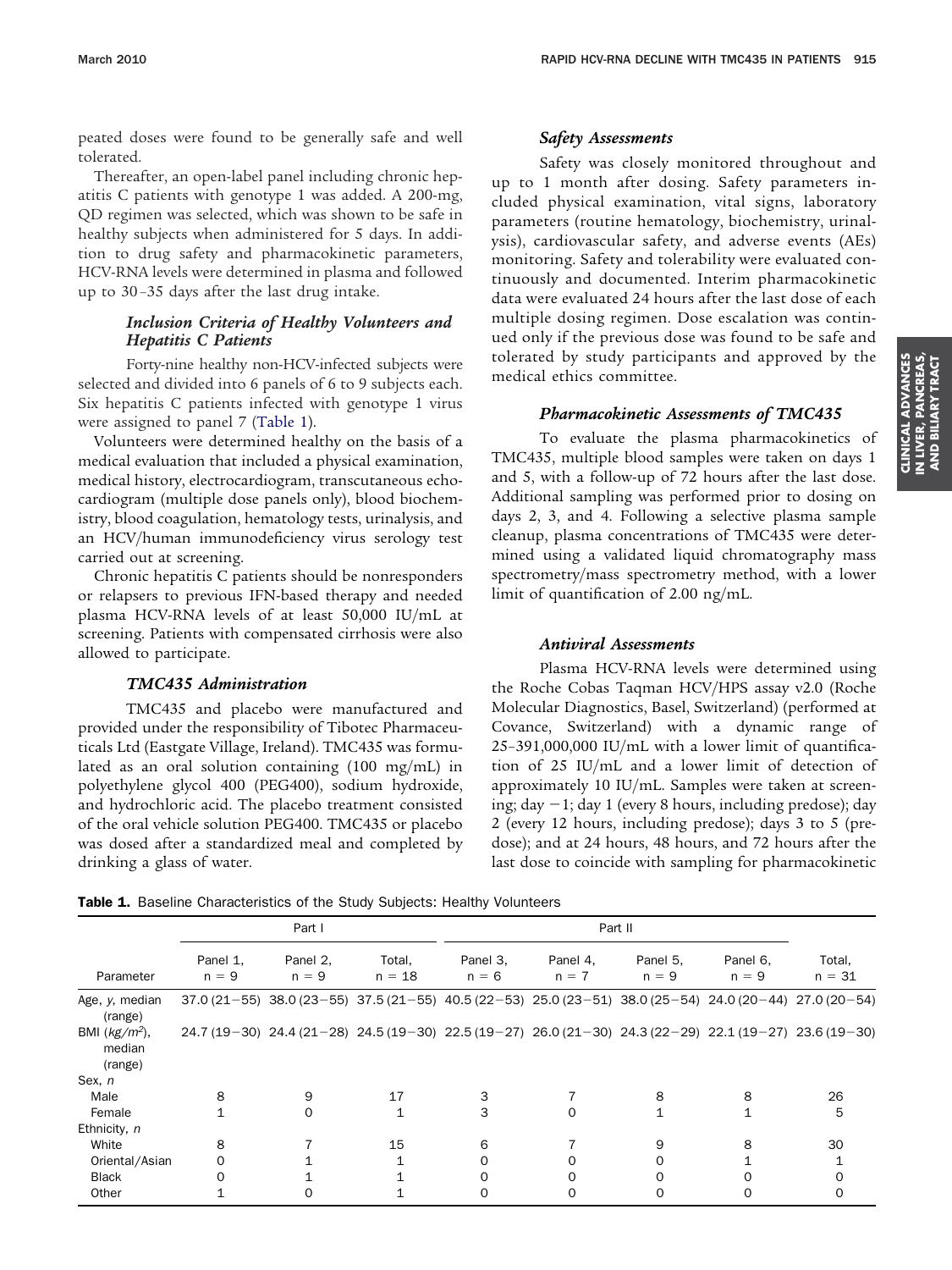<span id="page-3-0"></span>

| <b>Table 2.</b> Baseline Characteristics of the Study Subjects: |  |  |  |
|-----------------------------------------------------------------|--|--|--|
| Hepatitis C Patients                                            |  |  |  |

|                                     | Panel 7: HCV<br>patients, $n = 6$ |
|-------------------------------------|-----------------------------------|
| Age, y, median (range)              | $56.5(32-67)$                     |
| BMI $(kg/m2)$ , median (range)      | $23.3(21-27)$                     |
| Sex, n                              |                                   |
| Male                                | 6                                 |
| Female                              | Ω                                 |
| Ethnicity, n                        |                                   |
| White                               | 6                                 |
| Hemophilia                          | 2                                 |
| ALT (ULN, 69 U/L)                   | 107.3                             |
| Range                               | $34 - 262$                        |
| AST (ULN, 52 U/L)                   | 81.7                              |
| Range                               | $31 - 189$                        |
| Viral subtype                       |                                   |
| 1a                                  | 4                                 |
| 1 <sub>b</sub>                      | 2                                 |
| Baseline viral load, median (range) | $6.75(6.47 - 7.03)$               |

BMI, body mass index; ULN, upper limit of normal.

measurements. HCV-RNA levels were also determined at 10 –14 days and 30 –35 days after last drug intake.

## *NS3/4A Sequence and HCV Genotype Determination*

The sequence of the NS3/4A region or the NS3 protease domain (amino acids [aa] 1–181) of the HCV genome obtained from patient sera was determined on a population level using polymerase chain reaction and standard Sanger sequencing-based methods. HCV genotype subtyping was conducted by standard Sanger sequencing followed by automated BLAST analysis of a 329-base pair region within the HCV NS5B gene[.15](#page-8-0)

## **Results**

## *Baseline Demographic of Hepatitis C Patients and Healthy Volunteers*

Forty-nine healthy volunteers and 6 hepatitis C patients were included in the study according to the scheme outlined in [Figure 1](#page-1-0) and described in the Material and Methods section. Baseline demographic data are summarized for healthy volunteers [\(Table 1\)](#page-2-0) and for the hepatitis C patients (Table 2). The median age of the hepatitis C patients was higher than the healthy volunteers and ranged from 32 to 67 years; other nonviral related parameters were similar. All hepatitis C patients were male and of white ethnicity, and the median plasma HCV-RNA level was  $6.75$ -log<sub>10</sub> IU/mL (range,  $6.47$ - to 7.03-log<sub>10</sub> IU/mL) at baseline. Four hepatitis C patients were infected with genotype 1a and 2 patients with genotype 1b as assessed by NS5B-based sequence analysis. All 6 hepatitis C patients had failed at least 1 previous IFN-based therapy, with 4 of them never reaching undetectable HCV-RNA during treatment (nonresponders) and 2 having relapsed after therapy (relapsers). Two patients had hemophilia A.

### *Plasma Pharmacokinetics of TMC435 in Healthy Volunteers*

The pharmacokinetics of TMC435 in the single and multiple ascending dose groups (panels  $1-6$ ) in healthy volunteers and of the hepatitis C patients (panel 7) were assessed (Table 3). The variability in pharmacokinetic parameters was moderate in healthy volunteers but more substantial in HCV-infected patients. The TMC435 exposure increased more than proportionally to the dose, both in comparing the 100-mg and 200-mg QD

Table 3. Pharmacokinetic Parameters of TMC435 After 5 Days of 200 mg QD Dosing in Healthy Volunteers and in Hepatitis C Patients

| Pharmacokinetics of multiple dose<br>TMC435, mean $\pm$ SD; $t_{max}$ : median (range) | 200 mg TMC435 QD for 5 days:<br>healthy subjects | 200 mg TMC435 QD for 5 days:<br>hepatitis C patients |  |  |
|----------------------------------------------------------------------------------------|--------------------------------------------------|------------------------------------------------------|--|--|
| n.                                                                                     | 5                                                | 6                                                    |  |  |
| Day 1                                                                                  |                                                  |                                                      |  |  |
| $t_{\text{max}}$ , h                                                                   | $4.0(3.0 - 6.0)$                                 | $6.0(4.0 - 8.0)$                                     |  |  |
| $C_{\text{max}}$ , ng/mL                                                               | $2304 \pm 918$                                   | $4067 \pm 1479$                                      |  |  |
| AUC <sub>24h</sub> , $ng/h/mL$                                                         | $24,630 \pm 7331$                                | $56,430 \pm 22,470$                                  |  |  |
| Day 3                                                                                  |                                                  |                                                      |  |  |
| $C_{0h}$ , ng/mL                                                                       | $749.0 \pm 373.7$                                | $3015 \pm 1971$                                      |  |  |
| Day 4                                                                                  |                                                  |                                                      |  |  |
| $C_{0h}$ , ng/mL                                                                       | $1005 \pm 560$                                   | $4610 \pm 3205$                                      |  |  |
| Day 5                                                                                  |                                                  |                                                      |  |  |
| $t_{\text{max}}$ , h                                                                   | $4.0(3.9 - 8.0)$                                 | $4.0(4.0 - 8.0)$                                     |  |  |
| $C_{0h}$ , ng/mL                                                                       | $1482 \pm 791$                                   | $6057 \pm 4213$                                      |  |  |
| $C_{\text{min}}$ , ng/mL                                                               | $1445 \pm 767$                                   | $5743 \pm 4089$                                      |  |  |
| $C_{\text{max}}$ , ng/mL                                                               | $6172 \pm 2859$                                  | $11,470 \pm 5337$                                    |  |  |
| AUC <sub>24h</sub> , $ng/h/mL$                                                         | $79,710 \pm 37,230$                              | $206,000 \pm 113,600$                                |  |  |
| $t_{1/2term}$ , h                                                                      | $16.04 \pm 5.11$                                 | $41.32 \pm 32.99$                                    |  |  |
| Ratio AUC <sub>24h, day 5/day 1</sub> (%)                                              | $316.0 \pm 101.2$                                | $344.8 \pm 67.2$                                     |  |  |

AUC<sub>24h</sub>, area under the curve at 24 hours; C<sub>max</sub>, mean peak concentrations; C<sub>min</sub>, mean trough concentrations; C<sub>0h</sub>, concentration prior to dose;  $t_{1/2term}$ , terminal half-life;  $t_{max}$ , time to mean peak concentration.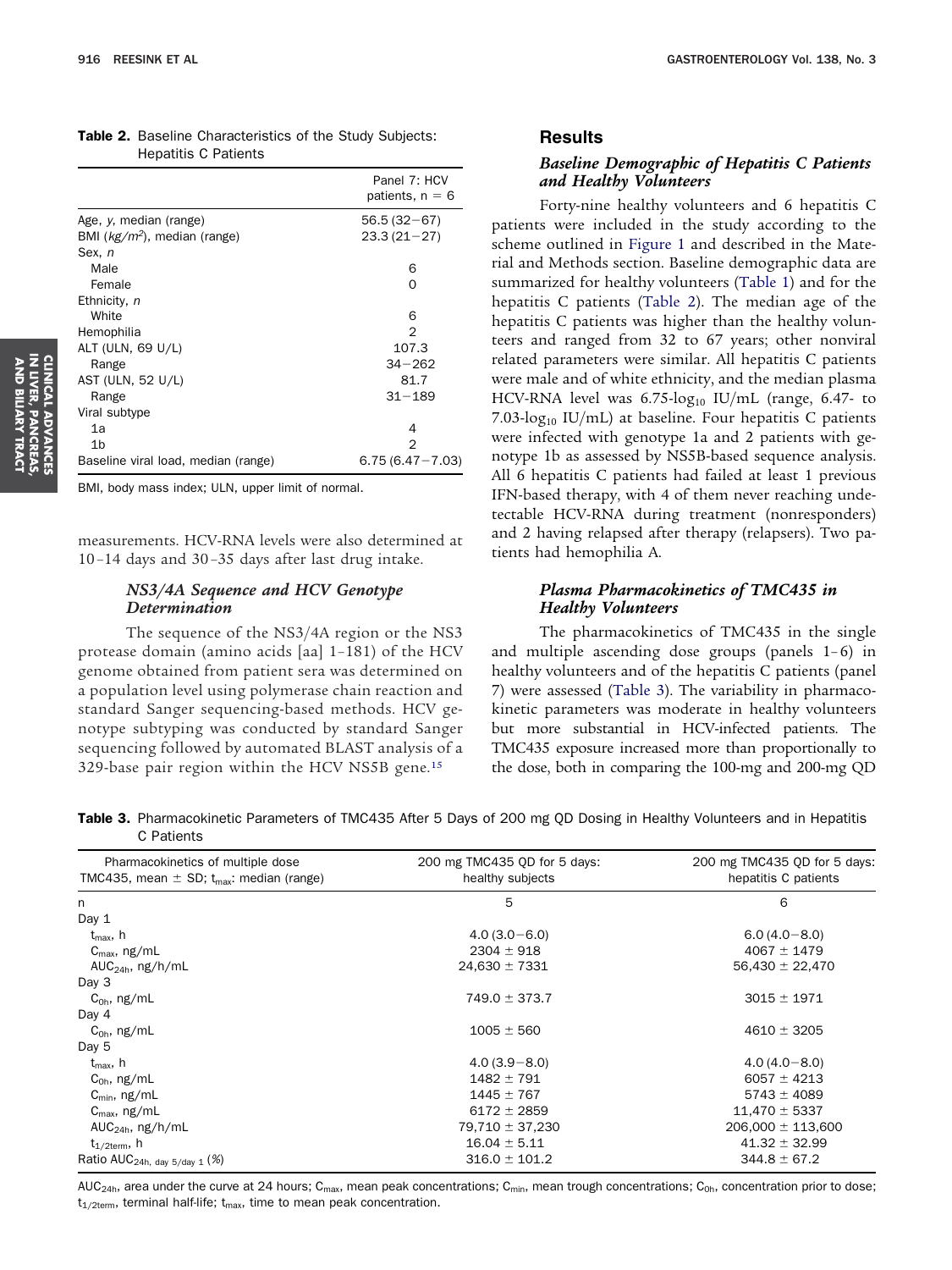regimen and the 200-mg and 400-mg QD dosing. After the last dose on day 5, the area under the plasma concentrationtime curve  $(AUC<sub>24h</sub>)$  for the 200-mg QD dose group was approximately 10 times higher than that for the 100-mg QD dose, whereas the increase in mean  $AUC_{24h}$  value was 4.7-fold for the dose increase from 200 mg to 400 mg QD. Steady state was attained on day 3 for the 100-mg QD regimen but was not reached during the 5-day evaluation period for both higher doses. The pharmacokinetic profile of TMC435 observed in this study suggests a slow or prolonged absorption, with a late  $T_{\text{max}}$ , of 4 to 6 hours. Terminal half-lives could not be accurately assessed for the higher dose levels within the evaluation period of 72 hours. The mean trough concentrations of TMC435 achieved in the 200-mg QD regimen on day 5 of 1445 ng/mL represented a considerable exposure, more than 275 times the  $EC_{50}$  value determined in an in vitro genotype 1b replicon assay (8 nmol/L or 6 ng/mL)[.14](#page-8-0)

# *Safety in Healthy Volunteers*

No serious adverse events or adverse events (AEs) leading to discontinuation were observed. A complete listing of AEs recorded for the 5-day dosing schedules is shown in Table 4. In the multiple dose part of the trial, 3 (out of 4), 4 (out of 5), and 4 (out of 6) subjects developed at least 1 AE during TMC435 100-mg, 200-mg, and 400-mg QD administration, respectively. No volunteer developed a serious adverse event or an AE that was considered very likely related to TMC435 by the investigator. In panel 5 (dose group, 200 mg twice daily), mild and transient photosensitivity was observed in 3 (out of 6) healthy volunteers. Photosensitivity was not observed in any of the other panels.

# *Dose Selection for Hepatitis C Patients*

The safety profile and exposure levels of TMC435 achieved in healthy volunteers provided an adequate range to select a dose for investigating safety, pharmacokinetic, and proof-of-concept antiviral response in patients infected with genotype 1 hepatitis C. The pharmacokinetic properties of TMC435 supported once daily dosing [\(Figure 2\)](#page-5-0). The minimal exposure levels for the 200-mg QD regimen in the healthy volunteers were well in excess ( $>$ 275-fold) of the in vitro replicon EC<sub>50</sub> value and therefore considered adequate for proof-of-concept evaluation. Given the safety profile of TMC435, both for the 200-mg and 400-mg QD regimens in healthy volunteers and anticipating a higher exposure in patients as compared with healthy volunteers, a dose of 200 mg QD was selected for hepatitis C patients.

# *Pharmacokinetics of 5-Day Dosing of 200 Milligrams QD TMC435 in Hepatitis C Patients*

Hepatitis C patients received a QD dose of 200 mg of TMC435 for 5 days [\(Table 3\)](#page-3-0). They presented a similarly shaped pharmacokinetics profile as compared with healthy volunteers. However, the overall TMC435 expo-

| Table 4. Summary of AEs by Body System and Preferred Term (regardless of severity and drug relatedness) Observed During |  |  |
|-------------------------------------------------------------------------------------------------------------------------|--|--|
| the 5-Day Multiple Ascending Dose of TMC435 in Healthy Volunteers                                                       |  |  |

| Safety part II<br>(multiple dose escalation part)                                           | 100 mg QD<br>(panel 3)     |                      | 200 mg QD<br>(panel 4)     |                      | 200 mg BID<br>(panel 5)    |                      | 400 mg QD<br>(panel 6)     |                      |
|---------------------------------------------------------------------------------------------|----------------------------|----------------------|----------------------------|----------------------|----------------------------|----------------------|----------------------------|----------------------|
| Healthy subjects<br>$(n = number of subjects with data)$                                    | <b>TMC435</b><br>$(n = 4)$ | Placebo<br>$(n = 2)$ | <b>TMC435</b><br>$(n = 5)$ | Placebo<br>$(n = 2)$ | <b>TMC435</b><br>$(n = 6)$ | Placebo<br>$(n = 3)$ | <b>TMC435</b><br>$(n = 6)$ | Placebo<br>$(n = 3)$ |
| Adverse events                                                                              |                            |                      |                            |                      |                            |                      |                            |                      |
| Most frequently reported AEs (reported in<br>$>1$ subject), n                               |                            |                      |                            |                      |                            |                      |                            |                      |
| Headache                                                                                    |                            | 0                    | 3                          |                      | $\Omega$                   | $\Omega$             | O                          | O                    |
| Photosensitivity reaction                                                                   | Ω                          | 0                    | 0                          | 0                    | 3                          | 0                    | 0                          | O                    |
| Diarrhea                                                                                    |                            | 0                    | 0                          | 0                    | 2                          | 0                    | O                          | 0                    |
| Abdominal pain, upper                                                                       |                            | Ο                    | 0                          | 0                    | 2                          | $\Omega$             | 0                          | O                    |
| Abdominal distension                                                                        |                            | 0                    | 0                          | 0                    | 1                          | 0                    | 0                          | 0                    |
| No. with 1 or more AEs                                                                      | 3                          | 1                    | 4                          | 1                    | 6                          |                      | 4                          |                      |
| No. with 1 or more grade 3 or 4 AEs                                                         | Ω                          | O                    | 0                          | 0                    | 0                          | $\Omega$             | 0                          | 0                    |
| No. of deaths                                                                               | O                          | 0                    | 0                          | 0                    | 0                          | $\Omega$             | O                          | 0                    |
| No. with 1 or more other serious AEs                                                        | 0                          | O                    | 0                          | 0                    | 0                          | 0                    | O                          | 0                    |
| No. of treatment stopped because of AEs                                                     | 0                          | 0                    | 0                          | 0                    | 0                          | 0                    | 0                          | 0                    |
| No. with 1 or more AEs considered at least<br>possibly related to TMC435                    | 1                          | O                    | $\Omega$                   | $\Omega$             | 5                          | $\mathbf{1}$         | $\mathbf 1$                | 0                    |
| Most frequently reported AEs possibly<br>related to TMC435 (reported in $>1$<br>subject), n |                            |                      |                            |                      |                            |                      |                            |                      |
| Photosensitivity reaction                                                                   | 0                          | 0                    | 0                          | $\Omega$             | 3                          | $\Omega$             | 0                          | 0                    |
| Diarrhea                                                                                    |                            | 0                    | 0                          | Ο                    |                            | 0                    | 0                          |                      |
| Abdominal pain, upper                                                                       | 0                          | 0                    | 0                          | $\Omega$             | $\overline{2}$             | $\Omega$             | 0                          | 0                    |

**CLINICAL ADVANCES<br>IN LIVER, PANCREAS,<br>AND BILIARY TRACT IN LIVER, PANCREAS, CLINICAL ADVANCES AND BILIARY TRACT**

NOTE. Summary of AEs by body system and preferred term regardless of severity and drug relatedness.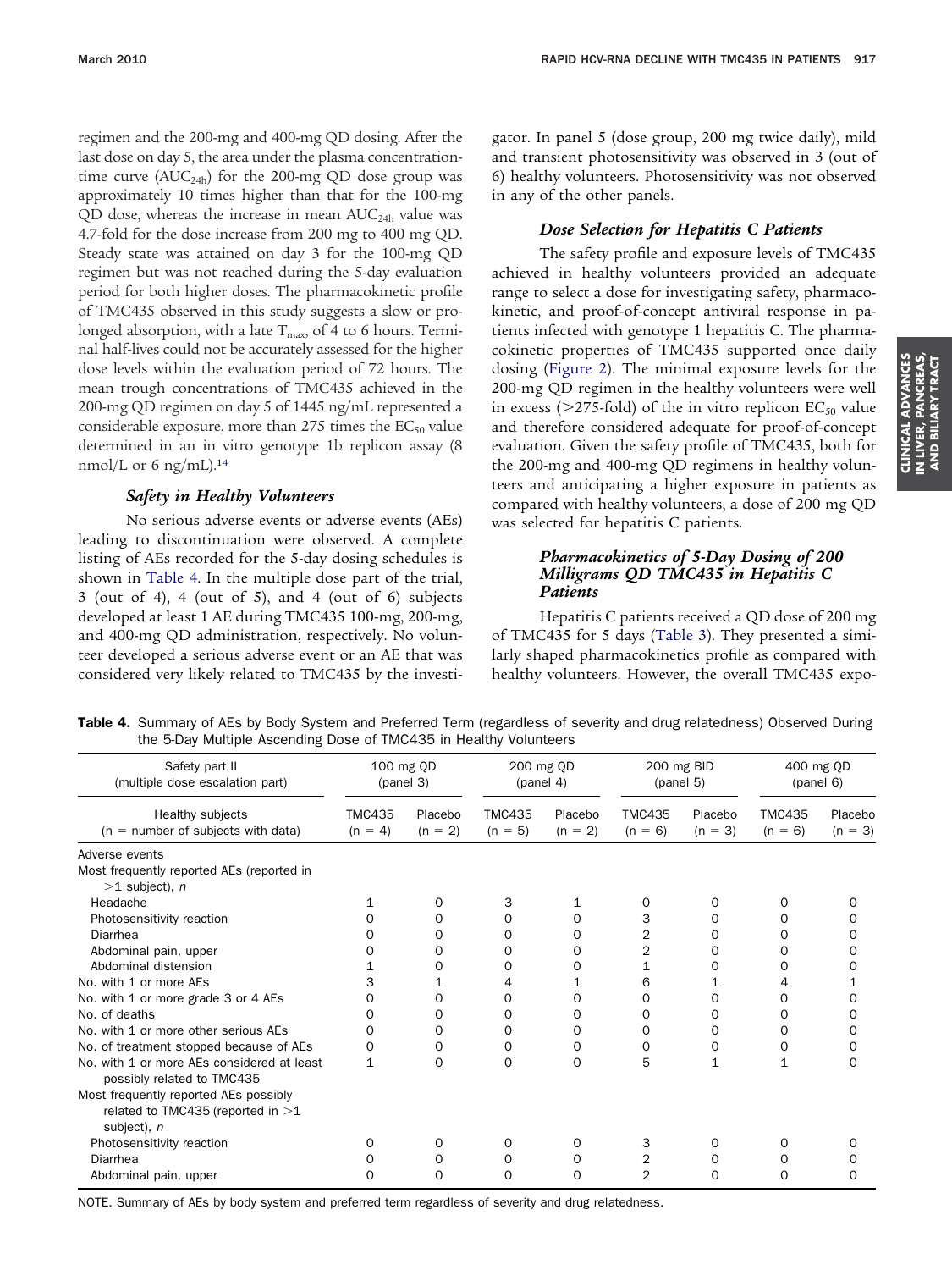<span id="page-5-0"></span>sure with a 200-mg QD dose of TMC435 was higher in patients, which was in between the exposure observed at 200 mg and 400 mg QD in healthy volunteers (Figure 2). As with healthy volunteers, a relatively long absorption phase was apparent from the  $T_{\text{max}}$  of 4 to 6 hours. Mean plasma concentrations after day 5 declined faster for healthy volunteers than for patients. As in healthy volunteers, steady state was not attained by day 5 with a dose of 200 mg QD of TMC435.

### *Safety in Hepatitis C Patients*

No serious adverse event or AEs leading to treatment discontinuation were reported in hepatitis C patients, and no grade 3 or 4 AEs were reported. In the patient panel, the most common AEs were headache and fatigue (respectively, 3 and 2 out of 6 patients), and no events were considered very likely related to TMC435 (Table 5). No consistent or clinically relevant changes over time in laboratory parameters were observed. Median changes in vital signs, electrocardiogram, and chest echocardiography parameters were minor and not considered clinically relevant. Finally, no abnormal findings in physical examinations were observed during TMC435 administration.

### *HCV-RNA Levels*

HCV-RNA levels declined rapidly in all 6 patients with more than  $3\text{-log}_{10}$  IU/mL reductions in plasma HCV-RNA compared with baseline for all patients during treatment (Figure 3). The median HCV-RNA reduction at day 3 was 3.46- $log_{10}$  IU/mL (range, 1.6- $log_{10}$  to 3.8- $log_{10}$ IU/mL) and reached a median maximum reduction of 3.9-log<sub>10</sub> IU/mL (range, 2.9-log<sub>10</sub> to 4.1-log<sub>10</sub> IU/mL). The time to maximal reduction of viral load varied among patients, with a median value of 6 days, 24 hours after the last dose of TMC435. HCV-RNA levels in the 3 days after

20,000 Mean plasma TMC435 conc. (ng/mL) 18,000 16,000 14,000 12,000 10,000 8,000 6,000 4,000 2,000 3 Days

**Figure 2.** Mean plasma concentration-time profile during 5-day TMC435 in hepatitis C patients (●, 200 mg QD) and in healthy volunteers (**▼**, 100 mg QD; ♦, 200 mg QD; ▲, 400 mg QD).

| <b>Table 5.</b> Summary of AEs Observed in the 200 mg QD |
|----------------------------------------------------------|
| 5-Day Patient Panel of the Trial                         |

| Safety part III (multiple dose part) Hepatitis<br>C patients<br>$(n =$ number of patients with data) | 200 mg QD<br>TMC435 (panel 7)<br>$(n = 6)$ |
|------------------------------------------------------------------------------------------------------|--------------------------------------------|
| Adverse events                                                                                       |                                            |
| Most frequently reported AEs (reported in                                                            |                                            |
| $>1$ patient), n                                                                                     |                                            |
| Headache                                                                                             | 3                                          |
| Fatigue                                                                                              | $\overline{2}$                             |
| No. with 1 or more AFs                                                                               | 5                                          |
| No. with 1 or more grade 3 or 4 AEs                                                                  | ∩                                          |
| No. of deaths                                                                                        | O                                          |
| No. with 1 or more other serious AEs                                                                 | ∩                                          |
| No. of treatment stopped because of AEs                                                              | O                                          |
| No, with 1 or more AEs considered at least<br>possibly related to TMC435                             | 1                                          |

NOTE. Summary of AEs by body system and preferred term regardless of severity and drug relatedness. In the multiple dose part in hepatitis C patients (panel 7) of the trial, 5 patients developed at least 1 AE. No events were considered probably or very likely related to study medication. One patient reported an AE considered possibly related to TMC435 (ie, rash). All AEs reported were grade 1.

the last dose remained relatively constant, changing less than  $0.5$ -log<sub>10</sub> IU/mL in all patients, suggesting continued suppression of viral replication. No viral breakthroughs (increase of  $>1$ -log<sub>10</sub> IU/mL from nadir) were observed during the 5-day dosing or over the 3-day follow-up period. Viral decline appeared similar in patients with genotype 1a and 1b viruses, previous nonresponders or relapsers, or between patients presenting with or without hemophilia. HCV-RNA levels returned to pretreatment levels in all patients 4 weeks after the final dose. Using the HCV-RNA measurements from the 6 hepatitis C-infected patients as input in a viral kinetics model, $16$ 



**Figure 3.** Change in plasma HCV-RNA (log<sub>10</sub> IU/mL) from baseline observed in 6 hepatitis C patients receiving 5 days, dosing of TMC435 200 mg QD. Four patients indicated in *purple* had genotype 1a HCV infection ( $\blacksquare$ , patient 173;  $\blacktriangle$ , patient 175;  $\bullet$ , patient 176;  $\blacklozenge$ , patient 177), whereas 2 patients indicated in *olive* were infected with HCV genotype 1b (, patient 174;  $\blacktriangle$ , patient 178). Median values ( $\blacktriangleright$ ) are shown in *orange*. Follow-up times were day 18 and day 34 (patient 173), day 18 and day 34 (patient 174), day 14 and day 24 (patient 175), day 14 and day 39 (patient 176), day 14 and day 35 (patient 177), day 14 and day 35 (patient 178).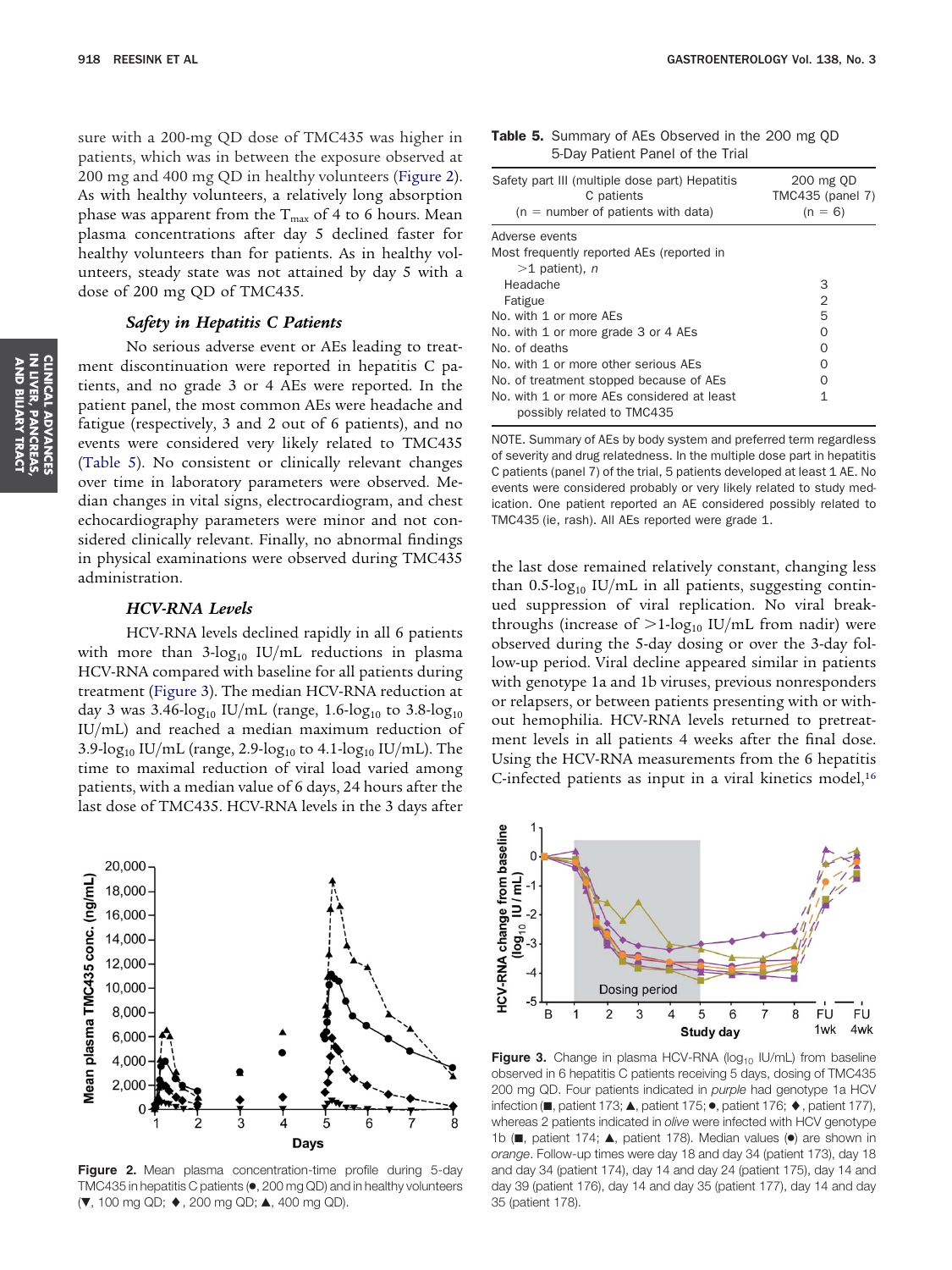the mean half-life of free virus was estimated at 2.66 hours, clearance of infected cells at 2.8 days, and the in vivo potency  $(\varepsilon)$  value for TMC435 at 0.9993.

## *Sequence Analyses*

Viral population sequencing was performed on plasma samples for all patients at all time points collected. Because previous in vitro work identified changes at aa positions 80, 155, 156, and 168 within NS3 as being involved in decreased susceptibility to TMC435, we focused on changes at these positions for this analysis[.17](#page-8-0) In line with previous in vitro work, differences at the amino acid level were observed among baseline, on-treatment, and follow-up samples mainly on NS3 aa positions 80, 155, and 168 (Table 6) (Oliver Lenz, personal communication, October 2008). At baseline, 4 patients had no detectable mutations at aa positions 80, 155, 156, or 168, whereas, in 2 patients, a mutation at aa position 80 and 168, respectively, was observed. Both these patients were infected with genotype 1a virus. These sequence variations present at baseline had no apparent negative effect on the response to TMC435 treatment during the 5-day dosing period or in the 3 days follow-up. Mutations at one or more of the aa positions 80, 155, or 168 were newly detected in each patient as early as day 3 after treatment initiation. There was no temporal relationship between the detection of mutations and an increase in HCV-RNA levels. At the week 4 follow-up time point, the NS3 sequence of 1 patient was identical to the pretreatment sample by population sequencing. For 5 patients, the NS3/4A sequence was determined approximately 1 year after the end of TMC435 dosing; population sequence analysis for all 5 patients showed a similar sequence pattern as before the first TMC435 dose was given, suggesting a return of wild-type variants within this time frame. The exact timing of reversion to wild type is not known because interim sampling was not foreseen as part of the original trial.

# **Discussion**

TMC435 is a potent and selective inhibitor of HCV replication in replicon cells. Pharmacokinetic studies in rats and dogs showed high levels of TMC435 in plasma and, in particular, in liver 24 hours after dosing. These data suggested a favorable systemic exposure and a substantial liver-to-plasma ratio. The plasma and liver concentrations achieved in these animal species 24 hours after last dosing were well in excess of the anticipated therapeutic levels and were thus supportive of QD dosing[.14](#page-8-0) The TMC435350-C101 trial investigated the safety and pharmacokinetics of TMC435 in healthy volunteers and aimed to define a suitable dose for a first evaluation of the early antiviral response in a separate treatment panel encompassing 6 chronic hepatitis C patients infected with genotype 1 virus. Overall, this study demon-

| Table 6. Mutations at NS3 Amino Acid Positions 80, 155, |
|---------------------------------------------------------|
| and 168 Observed During the C101 Trial at               |
| Baseline; Day 3, Day 5, Day 8; and During Follow-       |
| Up Sampling at 2 Weeks and Approximately 1 Year         |
| After End of TMC435 Dosing                              |

| Patient             | Q080      | R <sub>155</sub> | D168 |
|---------------------|-----------|------------------|------|
| Prototype 1a<br>173 |           |                  |      |
| Day 1               | WT        | WT               | WT   |
| G1a                 |           |                  |      |
| Day 3               | WT        | WT               | D/V  |
| Day 5               | WT        | K/R              | A/D  |
| Day 8               | WT        | WT               | V    |
| Follow-up week 2    | WT        | K/R              | WT   |
| Follow-up year 1    | WT        | WT               | WT   |
| 175                 |           |                  |      |
| Day $1$             | WT        | WT               | WT   |
| G1a                 |           |                  |      |
| Day 3               | WT        | WT               | WT   |
| Day 8               | WT        | WT               | V    |
| Follow-up week 2    | WT        | K                | D/E  |
| Follow-up year 1    | WT        | WT               | WT   |
| 176                 |           |                  |      |
| Day 1               | WT        | WT               | D/E  |
| G1a                 |           |                  |      |
| Day 3               | Q/R       | WT               | Е    |
| Day 5               | Q/R       | K/R              | E    |
| Day 8               | Q/R       | WT               | E    |
| Follow-up week 2    | Q/R       | WT               | E    |
| Follow-up year 1    | WT        | WT               | D/E  |
| 177                 |           |                  |      |
| Day 1               | K         | WT               | WT   |
| G1a                 |           |                  |      |
| Day 3               | Κ         | K/R              | WT   |
| Day 5               | Κ         | ĸ                | WT   |
| Day 8               | Κ         | Κ                | WT   |
| Follow-up week 2    | Κ         | K                | WT   |
| Prototype 1b        |           |                  |      |
| 174                 |           |                  |      |
| Day 1               | WT        | WT               | WT   |
| G1b                 |           |                  |      |
| Day 3               | WT        | WT               | D/V  |
| Day 5               | <b>WT</b> | WT               | V    |
| Day 8               | WT        | WT               | V    |
| Follow-up week 2    | WT        | WT               | WT   |
| Follow-up year 1    | WT        | WT               | WT   |
| 178                 |           |                  |      |
| Day $1$             | WT        | WT               | WT   |
| G1b                 |           |                  |      |
| Day 3               | WT        | WT               | WT   |
| Day 5               | WT        | WT               | WT   |
| Day 8               | WT        | WT               | ٧    |
|                     | WT        | WT               | V    |
| Follow-up week 2    |           |                  | WT   |
| Follow-up year 1    | WT        | WT               |      |

NOTE. Mutations at NS3 amino acid positions 80, 155, and 168 (defined as changes from reference sequence H77 [AF009606] for genotype 1a and Con1 [AJ238799] for genotype 1b). WT, indicates wild-type residues: 80Q, 155R, 168D.

A, alanine; D, aspartic acid; E, glutamic acid; K, lystine; Q, glutamine; R, arginine.

strated that QD TMC435 given orally for 5 days was well tolerated and resulted in a rapid HCV-RNA decline in all patients. Interestingly, although mutations in NS3 could be newly detected in patients from day 3 onwards using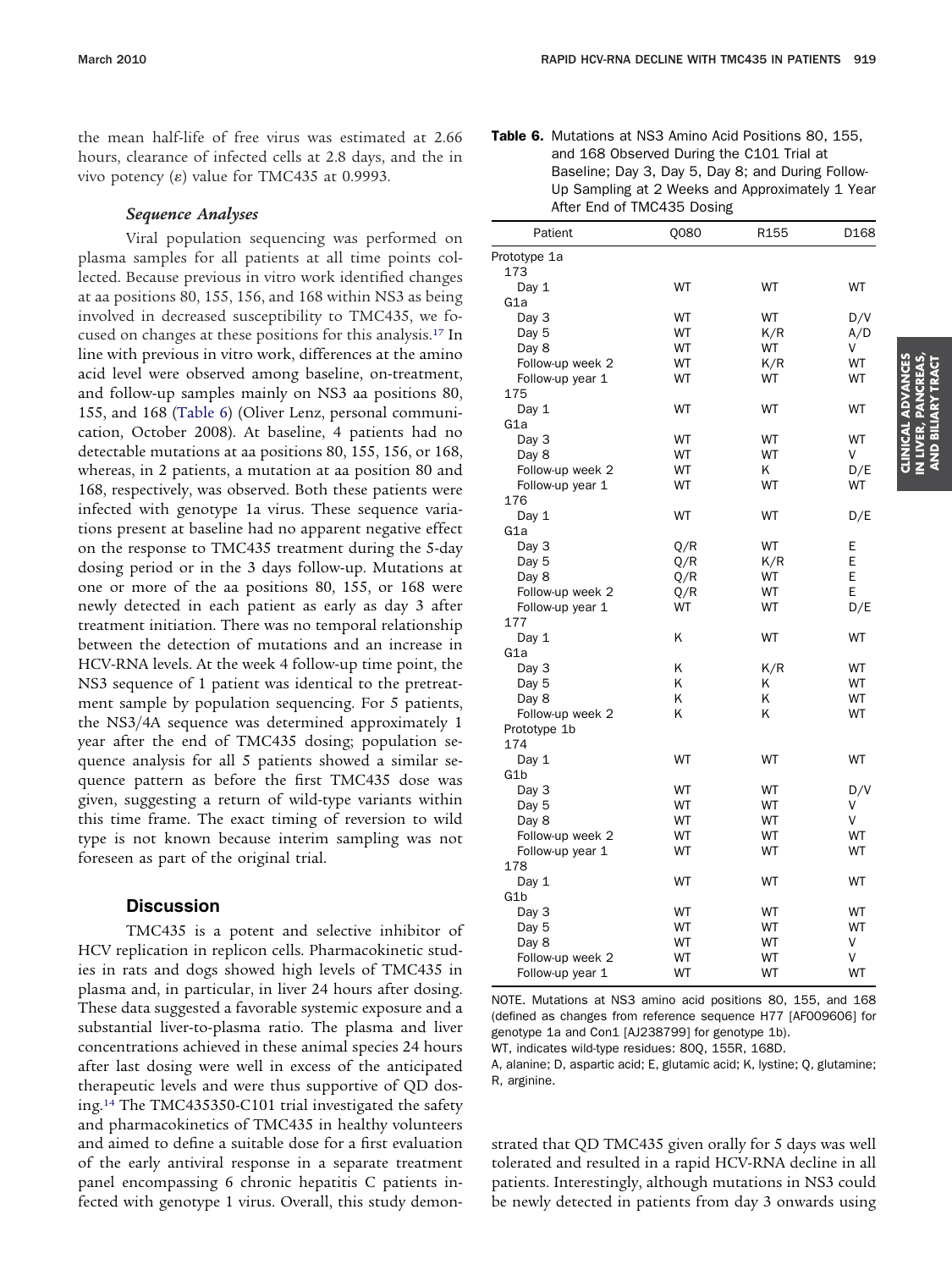population sequencing, no viral breakthroughs were observed during dosing and 3 days after the last dose of TMC435.

In healthy volunteers, QD dosing of 100 mg, 200 mg, and 400 mg TMC435 for 5 days was generally safe and well tolerated. Trough plasma concentrations well above the replicon  $EC_{50}$  value were observed for all 3 dose levels. Although steady state was attained for 100 mg QD within 3 days, it was not reached within the 5 days of dosing for subjects in the 200-mg and 400-mg QD panel. Recently presented data demonstrated that steady state for a 200-mg QD dose in healthy volunteers was attained within 7 days.<sup>18</sup> A time to steady state of 7 days predicts an elimination half-life of approximately 30 hours, which is consistent with observed values. Differences in accumulation for the 3 doses are associated with the more than dose-proportional increase in TMC435 exposure. The dose-disproportional pharmacokinetics can in part be explained by an apparent prolonged absorption (extending over 32 hours from dosing), which becomes more evident at higher dose[.19](#page-8-0) This also impacted the terminal half-life, which was assessed over only a 72-hour period, but a dose effect on the elimination of TMC435 may also have contributed to the prolongation.

Liver functions such as drug metabolism and biliary excretion may be impaired in hepatitis C patients. Because these functions are involved in the elimination of TMC435, higher exposures were expected in patients. Thus, a dose level of 200 mg QD was selected for the patient panel, and safety data were available for 400 mg QD in healthy volunteers. The first dose of 200 mg in patients gave a similar exposure as a single dose of 300 mg in healthy volunteers[,18](#page-8-0) and the mean TMC435 plasma exposure ( $AUC_{24h}$ ) at day 5 for a 200-mg QD regimen in patients was close to 3-fold the value in healthy volunteers. It should be noted that there was variability in TMC435 pharmacokinetics in hepatitis C patients; whereas the individual pharmacokinetics of 3 patients was similar to healthy volunteers, 2 patients with hemophilia had a higher exposure. It is stipulated that liver functions including drug elimination mechanisms could explain these differences.

TMC435 induced a rapid reduction in viral RNA over the first 3 days of dosing in all 6 patients ( $\varepsilon = 0.9993$ ) studied. The 6 patients included 4 nonresponders and 2 relapsers to previous IFN-based treatment, 4 genotype 1a and 2 genotype 1b virus-infected patients, and 2 patients with hemophilia. However, HCV-RNA kinetics appeared similar among the patients. A median maximal reduction in HCV-RNA levels of 3.9-log<sub>10</sub> IU/mL was achieved. The time to maximal reduction of viral load varied among patients, with a median value of 6 days.

TMC435 has shown a preferential distribution to the liver, with levels 30-fold higher than plasma in animal studies. This favorable distribution to the liver may provide an even greater antiviral suppression at the main site of infection[.14](#page-8-0) The mean plasma concentration at day 8 (72 hours after the last dose) was still 3360 ng/mL and thus 280 times above the replicon  $EC_{50}$  value (plasma protein binding corrected), which could explain the sustained suppression of HCV-RNA levels after end of therapy. More extensive studies will be needed to assess fully the importance of this observation. However, it is possible that high plasma trough levels of TMC435 could explain the ensuing suppression of viral variants. In addition, the high trough levels infer that patients of a higher body mass index, as would be the case in US patients, would have sufficient drug available to maintain viral suppression; moreover, our phase II trial confirmed antiviral activity of lower drug doses[.20](#page-8-0)

Viral variants with aa changes at one or more of the aa positions 80, 155, and/or 168 of NS3 were detected in each of the treated patients as early as day 3. Mutations at these positions were previously characterized in vitro to confer reduced susceptibility to TMC435 in a transient replicon system, with changes in  $EC_{50}$  values ranging from low (below 10-fold, for example, for Q80K and Q80R) to high (above 100-fold, for example, for D168V and D168A) depending on the residue[.17](#page-8-0) Additional geno- and phenotypic analysis of samples is ongoing to further characterize viral variants and to assess fully their impact on TMC435 activity. Of note, after a 1-year follow-up, viral sequences in all of the 5 patients analyzed had reverted back to the pretreatment sequence patterns, suggesting that the persistence of these mutant viruses may be limited in time. In addition, in vitro work has confirmed that replicons with variations at aa positions 80, 155, and 168 of NS3 remain susceptible to Peg-IFN. Longer duration of TMC435 treatment in combination with Peg-IFN and RBV will be conducted in future clinical studies, which should increase the antiviral potency of the treatment regimen and add a further level of protection against potential viral breakthrough and emergence of viral variants.

Different classes of anti-HCV drugs are currently in development, and 3- and 4-drug combinations can be envisaged to cure patients of HCV infection.<sup>21</sup> Proof-ofconcept data for combining HCV NS3/4A protease inhibitors with Peg-IFN and RBV are very encouraging, with sustained virologic response of up to 74% realized in phase II studies[.7,22](#page-8-0) The challenges for protease inhibitors including TMC435 are to optimize sustained virologic response rates in combination with standard of care while at the same time shortening treatment duration.<sup>7,21</sup> The potency of TMC435 and in vitro work showing synergy with Peg-IFN and additivity with RBV<sup>14</sup> are consistent with its use in combination with the current standard of care. Additionally, its simple dosing schedule and low pill burden may become important attributes in future combination studies with other specifically targeted therapies for hepatitis C. The protease inhibitor TMC435 is a promising addition to the growing arsenal